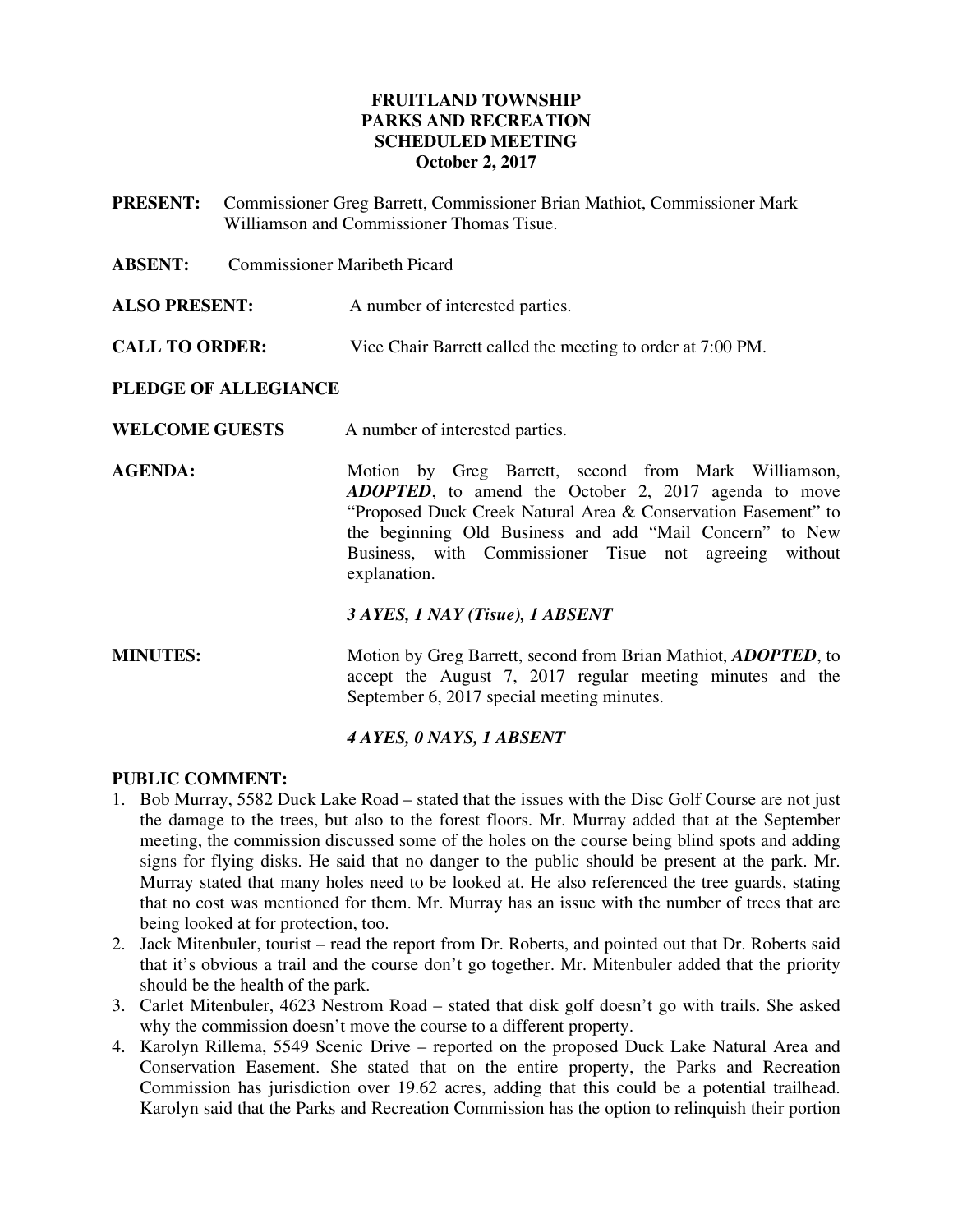of the property, maintain their portion and partner with the Township Board, or take over the remainder of the property and maintain it as well.

5. Jan Deur, 2761 Scenic Drive – stated that he endorses Karolyn's project. He said that he serves as the Representative for the County Parks and Recreation committee. Mr. Deur mentioned a Tiger Grant, which goes toward things like transportation or possible bicycle trail. He said that unfortunately, due to the due date of the grant coming so soon, the County will not be applying for the grant at this time.

#### **RECEIPTS:**

Commissioner Barrett reported receipts activity as Township Park pavilion rental in the amount of \$50.00 and disc golf donations in the amount of \$211.90, for total receipts of \$261.90 for the months of August and September 2017.

> Motion by Greg Barrett, second from Mark Williamson, *ADOPTED*, to accept receipts for \$261.90 for the months of August and September 2017.

> *Roll Call Vote: Mathiot-Aye, Tisue-Aye, Barrett-Aye, Williamson-Aye, Barrett-Aye.*

### **DISBURSEMENTS:**

Commissioner Barrett reported disbursements activity as \$450.00 to Kerstra, \$55.00 to Tru-Green, \$1,104.00 to Smith, Haughey, Rice & Roegge, and \$973.07 to Patrick Bouman for total disbursements of \$2,582.07.

> Motion by Greg Barrett, second from Tom Tisue, *ADOPTED*, to pay total disbursements of \$2,582.07.

> *Roll Call Vote: Barrett-Aye, Williamson-Aye, Tisue-Aye, Mathiot-Aye.*

### **TRANSFER:**

Commissioner Barrett reported that the Township Board approved the transfer of the pickleball funds to the Specialty Fund.

### **WELCOME NEW COMMISSIONER**

Commissioner Barrett welcomed Mark Williamson to the commission.

#### **NOMINATION/ELECTION OF CHAIRPERSON**

Motion by Greg Barrett, second from Brian Mathiot, *ADOPTED*, to nominate and elect Mark Williamson as Chairperson to the Fruitland Township Parks and Recreation Commission.

### *4 AYES, 0 NAYS, 1 ABSENT*

**OLD BUSINESS:** 

#### **1. Duck Lake Natural Area & Conservation Easement**

Motion by Greg Barrett, second from Mark Williamson, *ADOPTED*, to suspend Roberts Rule of Order to discuss the Duck Creak Natural Area with Clerk Karolyn Rillema.

### *4 AYES, 0 NAYS, 1 ABSENT*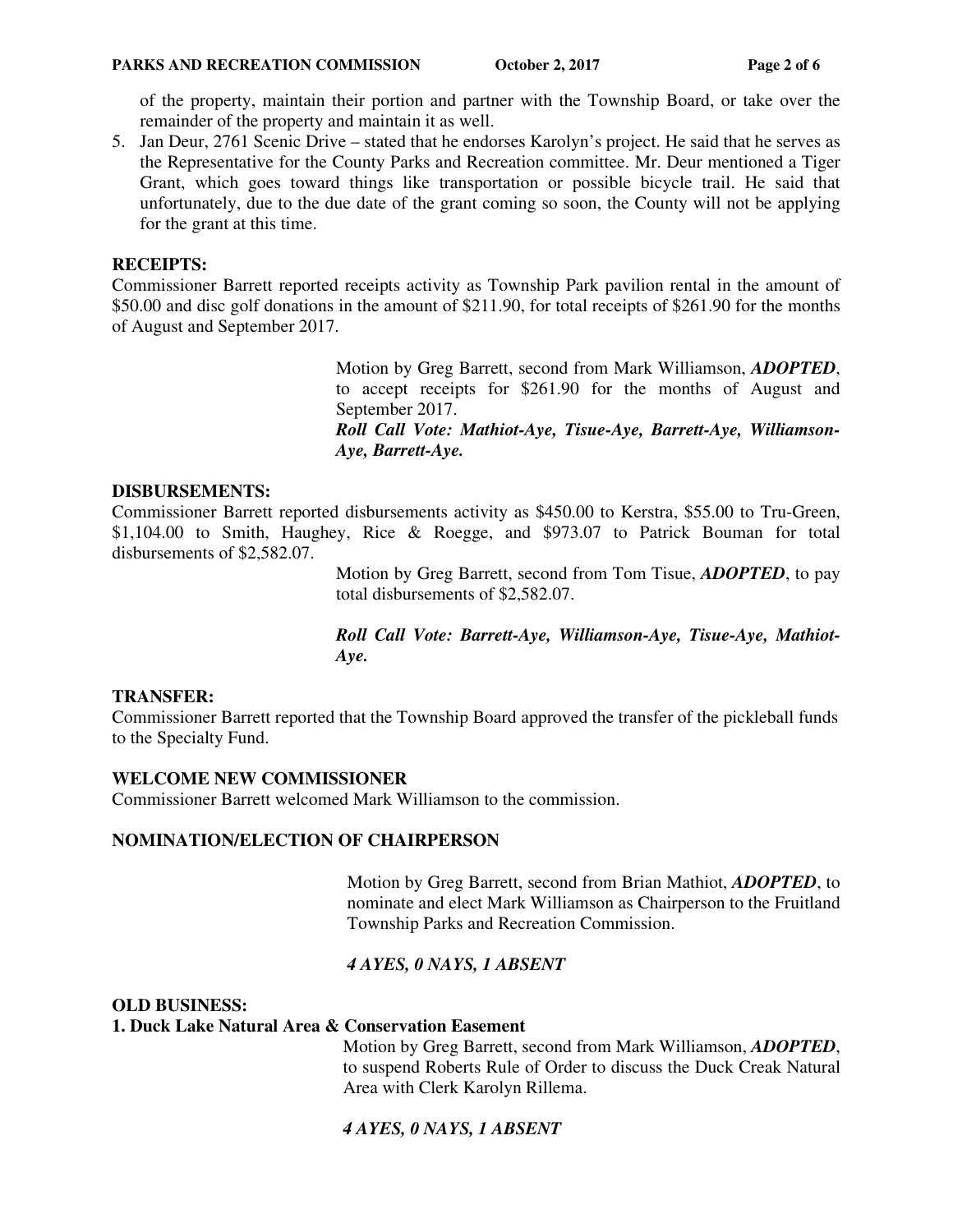#### **PARKS AND RECREATION COMMISSION** October 2, 2017 Page 3 of 6

Rillema reported that the subcommittee is putting together a plan for goals and objectives for the area. During discussions, she said that the 19.62 acres currently under the jurisdiction of the Parks and Recreation Commission is being looked at for possible parking and/or a trailhead to the area. Commissioner Barrett questioned whether the Township would be selling the property, and Karolyn responded that they're just putting an easement over the property, which is already being used informally. Jan Deur mentioned that there is a grant available to help with the easement. He added that if an easement is not given, riparian owners could be contacted. Deur also said that it is in the best interest of everyone if the Township grants the easement. Commissioner Tisue asked if the Parks and Recreation Commission could accept the easement without accepting the document that was presented, and Rillema said that they could, and things are still being tweaked. Chairman Williamson said that the Township Board is going to move forward with the easement and the process with or without the help of the Commission. Rillema stated that the commissioners don't need to make a decision immediately regarding partnering, but that within the next two to three months, the Township Board would need a response. The commissioners agreed to continue discussions at the December meeting.

> Motion by Mark Williamson, second from Greg Barrett, *ADOPTED*, to follow Roberts Rule of Order and go back into meeting discussions.

### *4 AYES, 0 NAYS, 1 ABSENT*

#### **2. NHS volunteering**

The commissioners will get an update from Commissioner Picard at the December 2017 meeting.

#### **3. Pavilion door replacement**

Commissioner Mathiot stated that he has been in contact with two contractors and is waiting on quotes from each. He said he should receive the quotes by next week and would like to decide and complete the project before winter.

#### **4. Park inspection**

Commissioner Barrett reported that he observed protrusions at the tennis courts that need to be removed, and suggested that this might be a project for the NHS volunteers. He also added that both the North and South stair rails are very flimsy. Commissioner Barrett said that he spoke with the Maintenance Supervisor who said that he could put in 4x4 posts to firm them up a bit. Commissioner Barrett stated that the cost for the posts and bags of cement would be approximately \$650.00.

> Motion by Greg Barrett, second from Brian Mathiot, *ADOPTED*, to approve a budget of \$700.00 from Repairs and Maintenance to fix the posts on both stairways.

### *3 AYES, 1 NAY (Tisue), 1 ABSENT*

#### **5. Park hours**

Commissioner Mathiot suggested that seasonal hours may be a good idea. After discussions, the commissioners agreed.

> Motion by Greg Barrett, second from Brian Mathiot, *ADOPTED*, to set the Nestrom Road Park hours to be October 1 to April 30, 8:00a.m. to 8:00p.m., and May 1 to September 30, 7:00a.m. to 10:00p.m.

# *4 AYES, 0 NAYS, 1 ABSENT*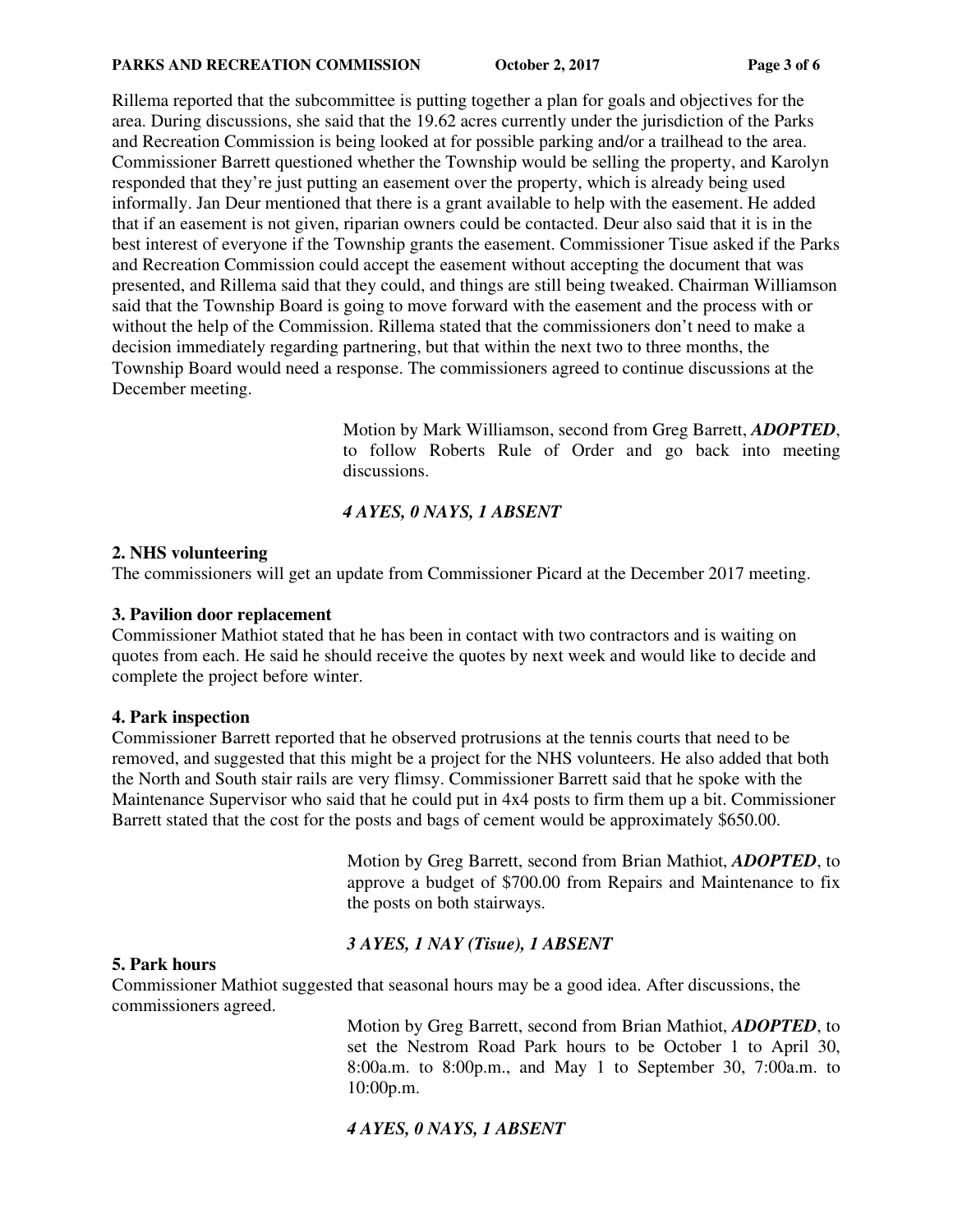#### **6. Marcus Park picnic table update**

 Motion by Greg Barrett, second from Mark Williamson, *ADOPTED*, to have the Maintenance Supervisor fix the picnic table.

#### *4 AYES, 0 NAYS, 1 ABSENT*

#### **7. Step at the bottom of the North stairs**

Commissioner Barrett reported that the Maintenance Supervisor completed the landing at the bottom of the North stairs.

#### **8. Tree trimming**

Commissioner Barrett reported that the tree trimming quotes were expanded to include the whole park, excluding the hall. He added that some of the low hanging branches throughout the park will be trimmed as well. Commissioner Tisue asked what place the commissioners had in making the decisions about what needs to be cut and what shouldn't, stating that they are no experts in the matter. He added that the commission should be contacting a forester to help with this matter, later agreeing that he would help with this matter.

> Motion by Mark Williamson, second from Brian Mathiot, *ADOPTED*, to table the discussion and decisions regarding tree trimming until a forester is contacted.

### *4 AYES, 0 NAYS, 1 ABSENT*

#### **9. Baseball fence capping**

Motion by Greg Barrett, second from Mark Williamson, *ADOPTED*, to suspend Roberts Rule of Order to discuss the baseball fence capping with Clerk Karolyn Rillema.

### *4 AYES, 0 NAYS, 1 ABSENT*

Chairman Williamson asked Karolyn how often things are looked at throughout the park, and she responded that they come out every two to three years.

> Motion by Greg Barrett, second from Mark Williamson, *ADOPTED*, to follow Roberts Rule of Order and go back into meeting discussions.

### *4 AYES, 0 NAYS, 1 ABSENT*

The commissioners discussed the costs involved with the capping, adding that it was included for the current budget.

> Motion by Greg Barrett, second from Mark Williamson, *ADOPTED*, to table the discussions and completion of the baseball fence capping until next year.

# *4 AYES, 0 NAYS, 1 ABSENT*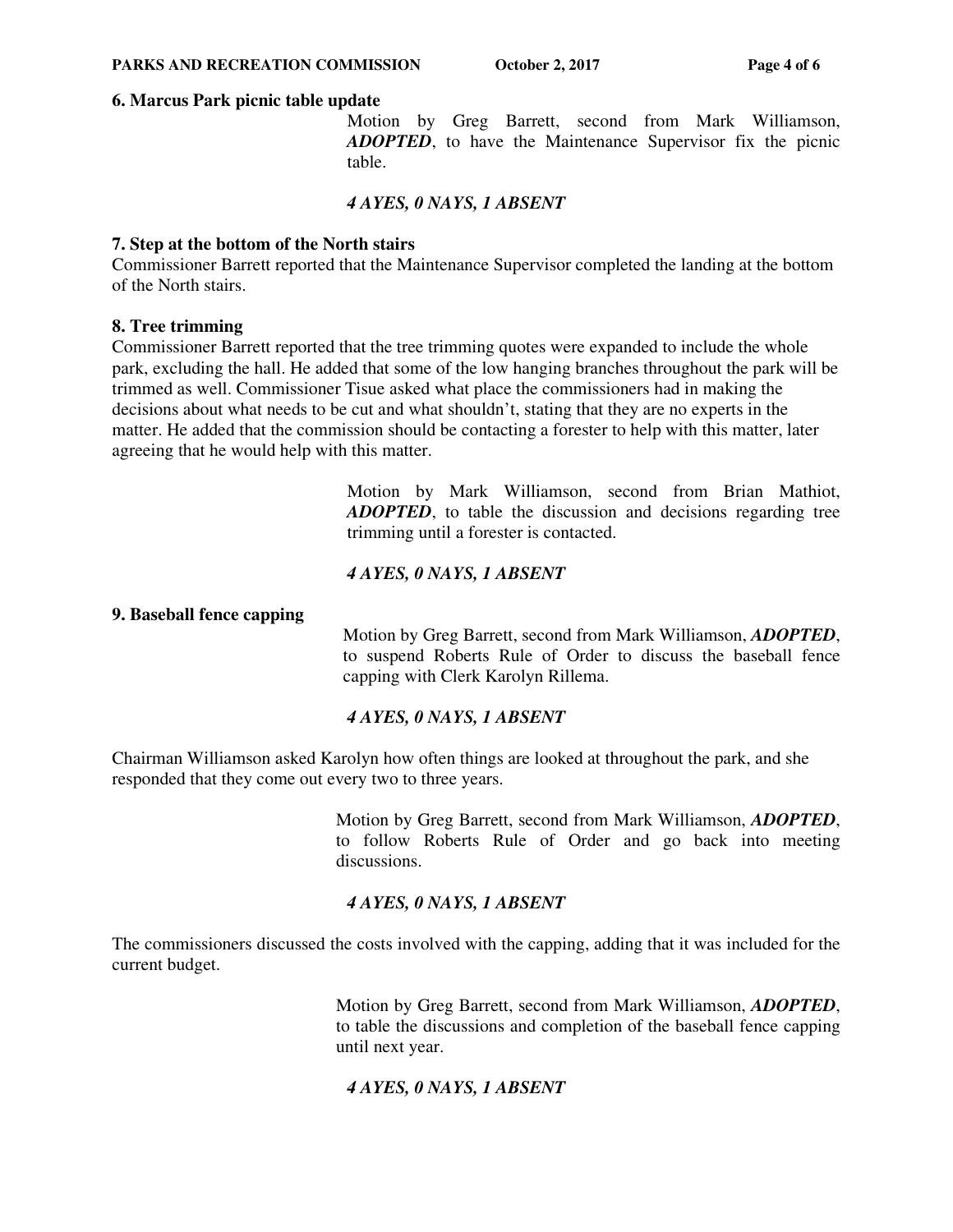#### **PARKS AND RECREATION COMMISSION** October 2, 2017 Page 5 of 6

#### **10. Dr. Roberts' Disc Golf Course assessment**

Chairman Williamson said that the report is well written and unbiased. He added that he would like to get others involved and have more investigations completed. Chairman Williamson stated that eventually there is going to have to be a time where a decision is made, and encouraged the other commissioners to look at the course in detail.

### **11. Noise complaints/rules and regulations**

The commissioners discussed having rules and regulations for the course, deciding that they would all look at ideas and bring them to the December meeting.

#### **12. Caution and quiet zone signs**

Commissioner Barrett stated that the quiet zones would be placed in the North and South boundaries of the park. He added that after pricing them out, the cost for eight signs would be approximately \$242.00. Commissioner Barrett said that there is still \$65 left in the Disc Golf Course funds. Commissioner Tisue stated that the signs are a good idea and will be a positive move to help with the complaints from neighbors, adding that this should be just the first step but not the only step. Chairman Williamson said that it is the commission's due diligence to spend the money on the signs to see if it helps.

> Motion by Greg Barrett, second from Brian Mathiot, *ADOPTED*, to purchase the signs for \$242.00 using the \$65.00 remaining in the Disc Golf Course funds and the remaining amount from Repairs and Maintenance.

# *4 AYES, 0 NAYS, 1 ABSENT*

### **13. Tree Guards**

Commissioner Barrett stated that the materials used for the test tree would be \$11.00 per tree. He was asked about the materials used, and he said that garden fencing with a flexible strapping and bungee cord to allow for the trees to expand. The commissioners agreed that the guards are favorable and look much better than expected.

# **14. Parks and Recreation Specialty Fund**

Commissioner Barrett reported to the other commissioners that the specialty funds are not available until the next fiscal year.

#### **NEW BUSINESS:**

### **1. 2018-2019 Budget**

Chairman Williamson stated that the budget season is quickly approaching, and that the commission should have ideas together by December for projects they would like to complete. Commissioner Barrett stated that the Township Board has recommended new playground equipment and redoing the tennis courts. He also said that there is a grant that could be applied for to complete the court. Commissioner Mathiot said that the grants keep getting pushed off, and the commission needs to step up to the plate and get things accomplished.

### **2. Disk Golf I.D. cards**

Commissioner Tisue stated that in golf, players have to check in and identify themselves before they are able to play. He suggested to the other commissioners that they create identification cards for players to use before playing the course. Commissioner Mathiot stated that he agrees it is a good idea, adding that the individuals who don't want to get an identification card are the ones we are having problems with. Commissioner Williamson said that having the players register also gives them ownership. The commissioners will continue discussions at the December meeting.